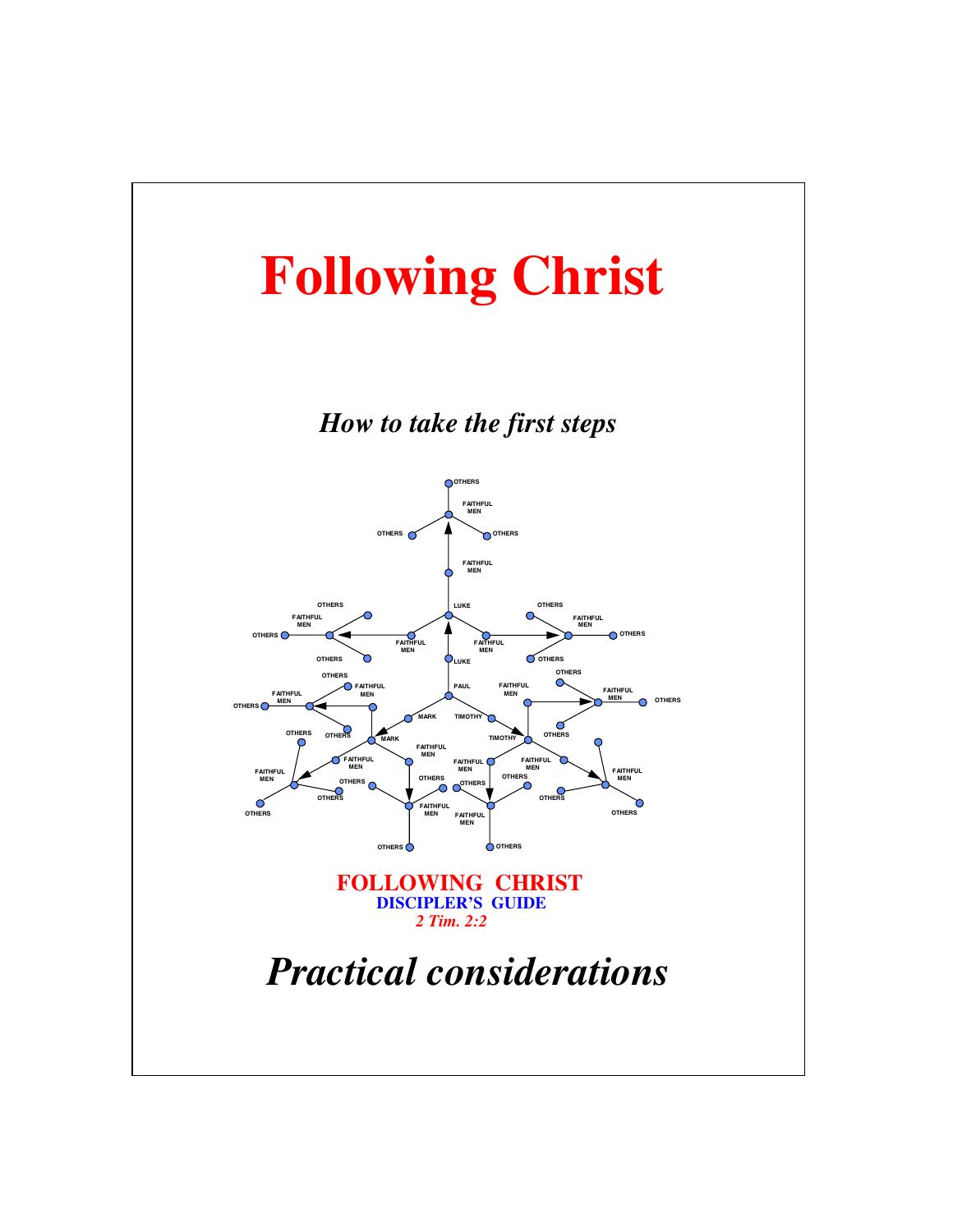### 1. **Following Christ:** *How to take the first steps* Contents:

- The first pages serve as the **"Introduction"**. This section includes the dynamics of the process and the subjects of each of the six lessons in **Following Christ**.
- The following pages include the **"Disciple's Guide"**.

### 2. Dynamics for the development of the **Following Christ** lessons

Development dynamics of the 6 lessons are as follows:

- The discipler should familiarize himself with the "Disciple's Guide", studying each lesson in preparation of leading the disciple(s).
- The discipler and the disciple(s) should meet at a predetermined time and place.
- The discipler should bring the "Disciple's Guide" (blank, not filled in), a Bible and if possible a Bible or New Testament for the disciple(s).
- While presenting the lesson, the discipler should encourage the disciple(s) to read the Bible and orally answer the questions in the "Disciple's Guide", but not write the answers at this time.
- At the end of each lesson the discipler should assign as homework, the lesson that was just reviewed. This homework will help initiate a daily devotional.
- The disciple(s) brings the completed lesson to the next meeting, along with any questions he/she might have. The completed lessons are turned in each week.
- At the end of the six-lesson study, the discipler returns all the lessons, along with any encouraging comments or suggestions for growth jotted in the margins. The discipler should challenge the disciple(s) in continued spiritual commitment (growth) by the following:
	- $\sqrt{\frac{P_{\text{participate}}}{P_{\text{participate}}}}$  by accompanying in the evangelism visitation of the church
	- Get baptized, if not already, and become an active member in the church
	- Participate in the following level of Discipleship Survival Kit
	- $\checkmark$  Serve in one of the existing ministries in the church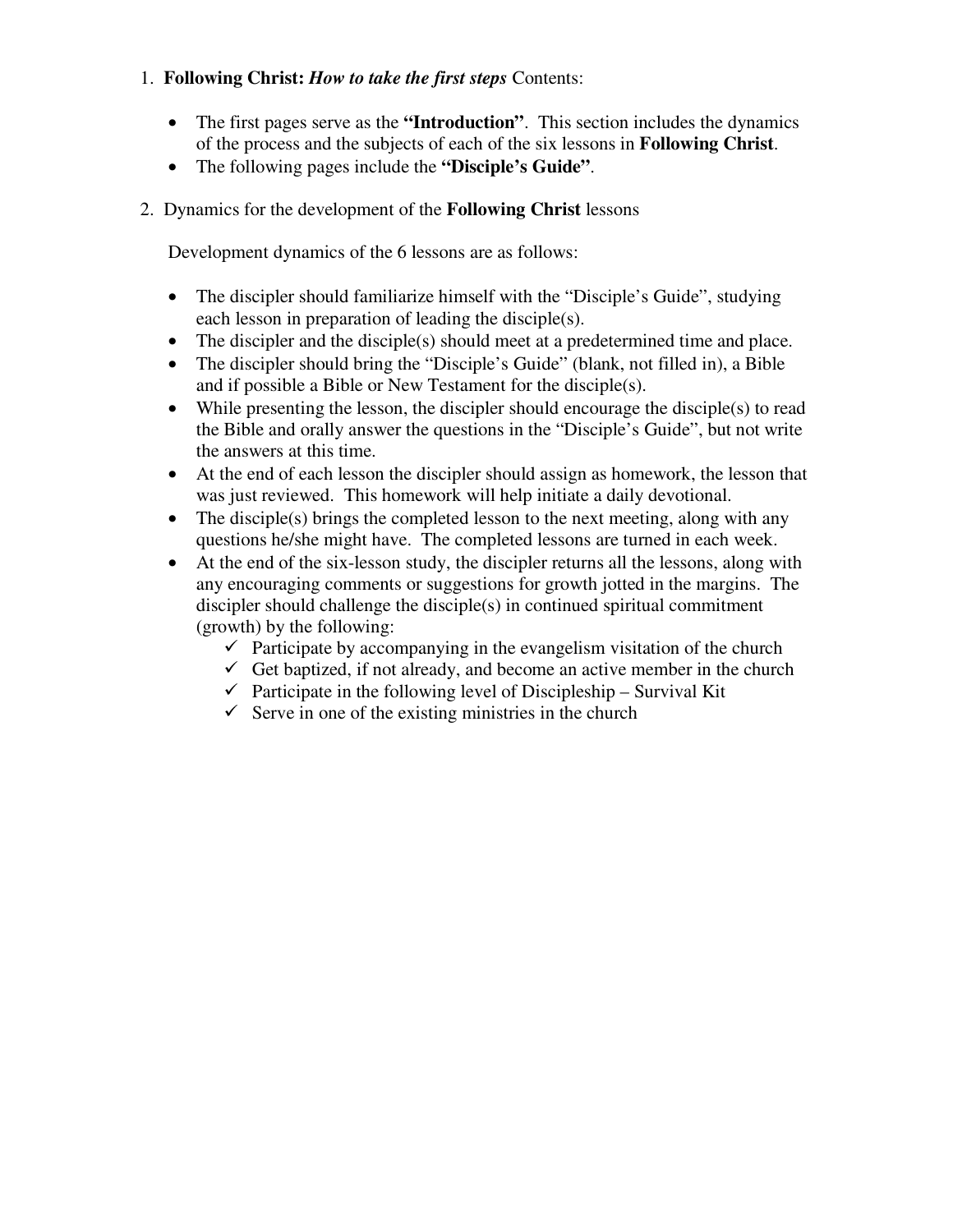*How to take the first steps*

# **LESSON #1:**

"Assurance of the Decision"

**LESSON #2:** 

"Assurance of Salvation"

# **LESSON #3:**

"Christian Development and the Word of God"

**LESSON #4:** 

"Prayer"

# **LESSON #5:**

"Confession of Sin and Christian Fellowship"

# **LESSON #6:**

"Living in the Spirit"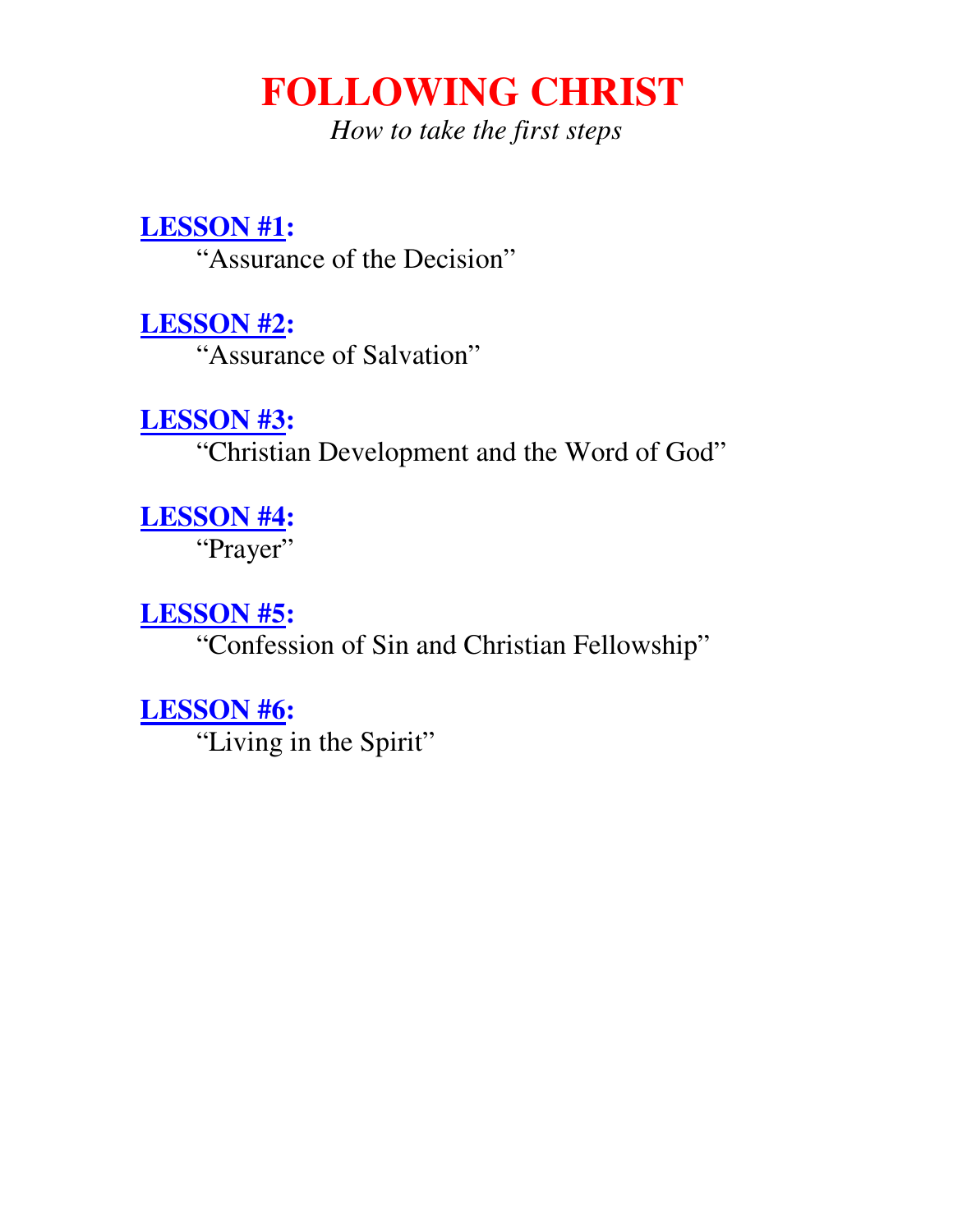

*2 Tim. 2:2*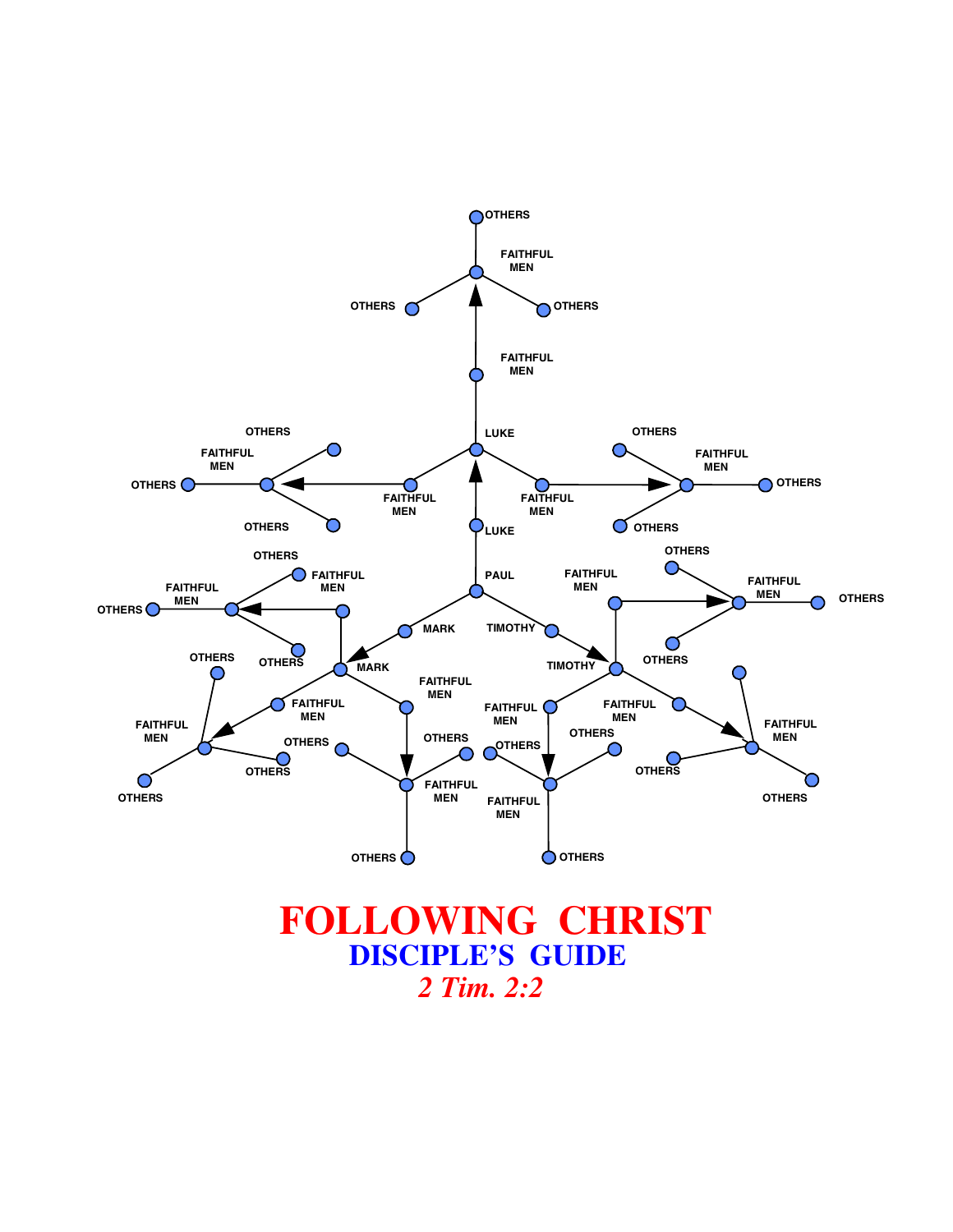### **LESSON ONE ASSURANCE OF THE DECISION**

| 1. Security of the presence of Christ in your life.<br>Read carefully, Revelation 3:20 and answer the following questions: |                                                                                  |
|----------------------------------------------------------------------------------------------------------------------------|----------------------------------------------------------------------------------|
|                                                                                                                            |                                                                                  |
| 1.2                                                                                                                        |                                                                                  |
|                                                                                                                            |                                                                                  |
| 2. Assurance of eternal life.<br>Read carefully, 1 John 5:11-15 and answer the following questions:                        |                                                                                  |
|                                                                                                                            | 2.1 According to verses 11-13, what do you have now that you have invited Christ |
|                                                                                                                            | into your life?                                                                  |
|                                                                                                                            | 2.2 Based on verses 14 and 15, on what can you base your trust in God?           |
| 2.3                                                                                                                        | Will it be God's will to forgive you and reveal to you the plan that He has for  |
| 2.4                                                                                                                        | If after several years someone asks you who Christ is, or if you are a           |
|                                                                                                                            |                                                                                  |
|                                                                                                                            |                                                                                  |

### **3. The foundation of Christian assurance is in God and His Word, not in your thoughts or emotional responses. The Word of God does not change. Christians live by faith in the faithfulness of God and His Word.**

3.1 According to what was said above, should you trust feelings of spiritual insecurity?



 The truck is made up of three parts: The engine, the fuel tank and the trailer. The truck can run with or without the trailer; nevertheless, it would be useless for the trailer to try to run the truck. The engine represents the FACT (God and His Word), the fuel tank represents your FAITH in Jesus and the trailer the FEELING or EMOTION.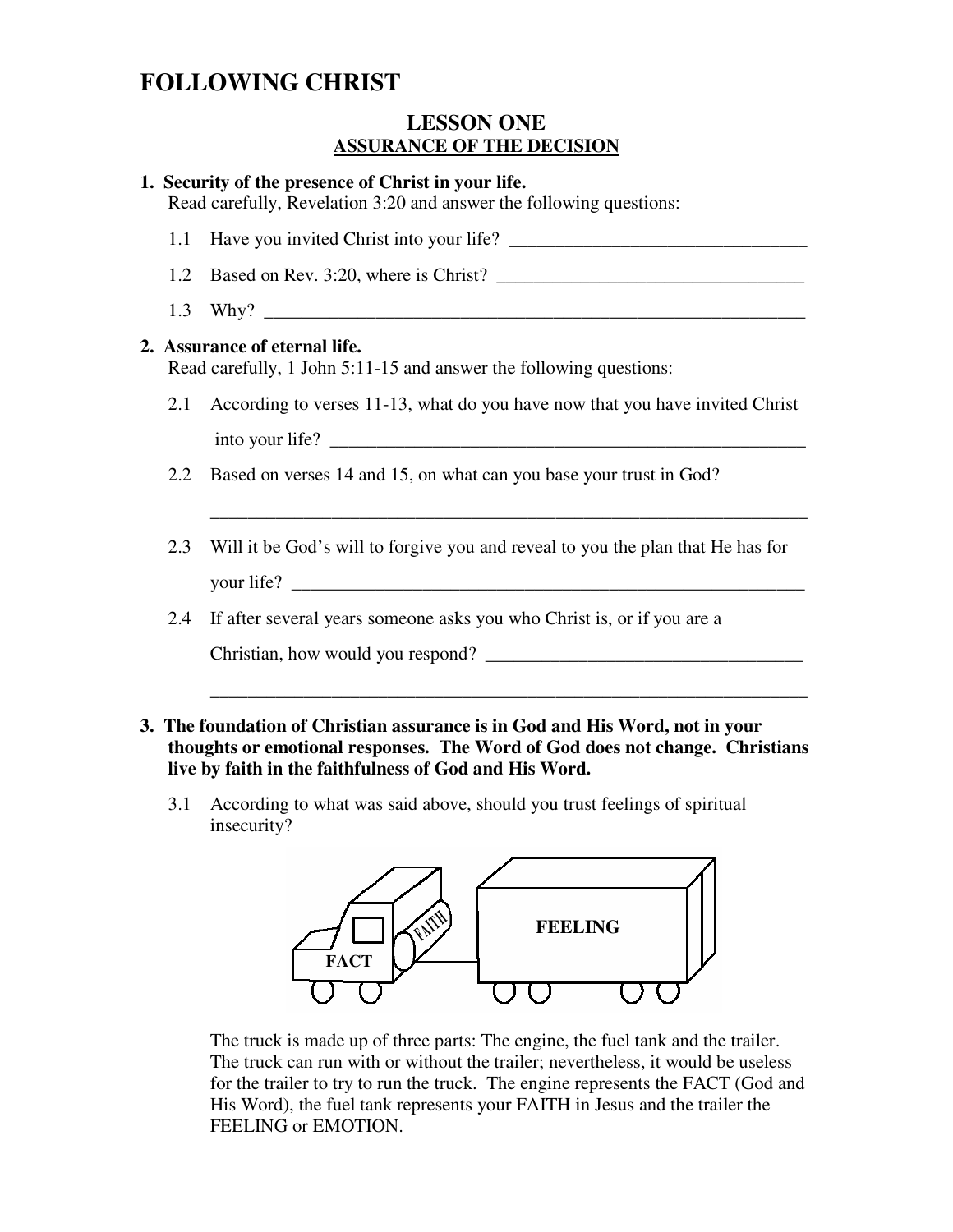Should we as Christians put our faith or trust in the faithfulness of God and His Word or should we depend on our feelings?

### **4. The exact moment that you accepted Christ into your life, many things took place. Here are four of them.**

\_\_\_\_\_\_\_\_\_\_\_\_\_\_\_\_\_\_\_\_\_\_\_\_\_\_\_\_\_\_\_\_\_\_\_\_\_\_\_\_\_\_\_\_\_\_\_\_\_\_\_\_\_\_\_\_\_\_\_\_\_\_\_

These four things are identified with a letter in the column on the left. In the right column you will find a word that summarizes each one of these things, but they are not in the correct order. Read the verses from the Bible and identify the letter that corresponds to the word in the right column. Write this letter on the corresponding line.

| A.             | Christ came into your life<br>(Rev. 3:20; Col. 1:27b)                                                                | Power                  |
|----------------|----------------------------------------------------------------------------------------------------------------------|------------------------|
| B.             | Your sins were forgiven<br>(Col. 1:14)                                                                               | Purpose                |
| $\mathbf{C}$ . | You have become a child of God<br>(John 1:12)                                                                        | Presence               |
| D.             | You have started to live the abundant<br>life, for which God created you<br>(John 10:10b; 2 Cor. 5:17; 1 Thes. 5:18) | Pardon/<br>Forgiveness |

- **5. After studying these things, take a moment to pray and give thanks to God for what He has done in you. Give thanks to God for what has happened in you (refer to the list). Remember that prayer is talking with God in your own words. God is not as interested in how sophisticated or elaborate your words are, but in the true sincerity of your heart.**
- **6. Homework:** Read one chapter of the gospel of John each day. Underline the words BELIEVE and LIFE. Whatever concern or question that you have, you can ask your leader to help you. Remember that you now have the Holy Spirit in your heart and He will help you.
- **7. The fellowship of other Christians is essential for good spiritual development. You should maintain your fellowship with God in order to do this, it is essential that you maintain fellowship with others who have also received Christ as Lord and Savior, and who have the same assurance you have now.** 
	- 7.1 If you have received Christ in your heart, what relationship do you have with others that have had the same experience?

\_\_\_\_\_\_\_\_\_\_\_\_\_\_\_\_\_\_\_\_\_\_\_\_\_\_\_\_\_\_\_\_\_\_\_\_\_\_\_\_\_\_\_\_\_\_\_\_\_\_\_\_\_\_\_\_\_\_\_\_\_\_\_\_

- 7.2 It would be a great benefit for you to attend a Bible study group. Where can you attend?
- **8. Remember that you have a new friend. YOUR BEST FRIEND IS CHRIST, THE LORD.**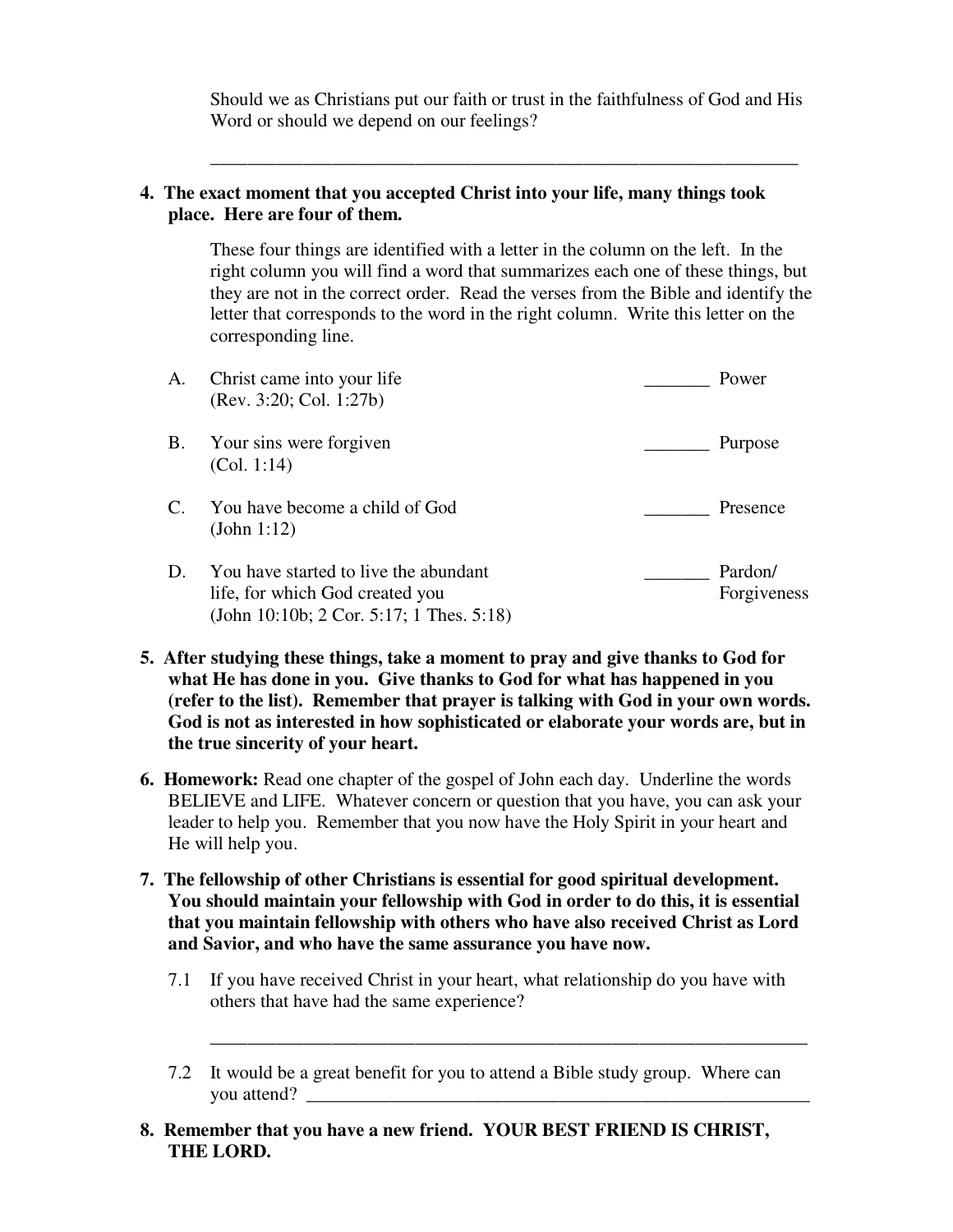#### **LESSON TWO ASSURANCE OF SALVATION**

The previous study analyzed the security of the relationship that one has with Christ once they receive Him as their personal Savior and Lord.

- **1. Based on this study, if you were to die right now, are you sure that you would go to heaven? PES\_\_\_\_\_,** NO \_\_\_\_\_, I DON'T KNOW \_\_\_\_\_\_.  $NO \_\_\_\,,$  I DON'T KNOW  $\_\_\_\,.$
- **2. The moment that you received Christ as Lord and Savior, many things happened. Mention four of them:** 
	- 2.1  $(Rev. 3:20; Col. 1-27b)$
	- $2.2$  (Col. 1:14)
	- 2.3 \_\_\_\_\_\_\_\_\_\_\_\_\_\_\_\_\_\_\_\_\_\_\_\_ (John 1:12)
	- 2.4 \_\_\_\_\_\_\_\_\_\_\_\_\_\_\_\_\_\_\_\_\_\_\_\_ (John 10:10b; 2 Cor. 5:17)
- **3. Read John 14:2-4. Jesus says that where He is, we will be also. Where is this place that He mentions?**

**\_\_\_\_\_\_\_\_\_\_\_\_\_\_\_\_\_\_\_\_\_\_\_\_\_\_\_\_\_\_\_\_\_\_\_\_\_\_\_\_\_\_\_\_\_\_\_\_\_\_\_\_\_\_\_\_\_\_\_\_\_\_\_\_\_\_\_\_\_\_\_\_\_\_\_\_\_\_\_\_\_\_\_\_\_\_\_\_** 

#### **4. The assurance of salvation depends only on the work of Christ; therefore, we are sure that our salvation is in Christ and by Christ.**

We are secure in Christ. Read John 10:27-30.

- 4.1 According to verse 27, Christ is talking about His sheep and without a doubt He is referring also to you as one of them. Note three hallmarks of Christ's relationship with His sheep. Read verse 27 again.
	- $a.$ b. \_\_\_\_\_\_\_\_\_\_\_\_\_\_\_\_\_\_\_\_\_\_\_\_\_\_\_\_\_\_\_\_\_\_\_\_\_\_\_\_\_\_\_\_\_\_\_\_\_\_\_\_\_\_\_\_\_\_\_\_\_\_\_\_\_\_\_\_\_\_\_\_\_\_\_\_\_\_\_\_\_
	- c.  $\frac{1}{2}$   $\frac{1}{2}$   $\frac{1}{2}$   $\frac{1}{2}$   $\frac{1}{2}$   $\frac{1}{2}$   $\frac{1}{2}$   $\frac{1}{2}$   $\frac{1}{2}$   $\frac{1}{2}$   $\frac{1}{2}$   $\frac{1}{2}$   $\frac{1}{2}$   $\frac{1}{2}$   $\frac{1}{2}$   $\frac{1}{2}$   $\frac{1}{2}$   $\frac{1}{2}$   $\frac{1}{2}$   $\frac{1}{2}$   $\frac{1}{2}$   $\frac{1}{2}$
- 4.2 List three promises in verse 28.
	- a. What does He give the sheep? \_\_\_\_\_\_\_\_\_\_\_\_\_\_\_\_\_\_\_\_\_\_\_\_\_\_\_\_\_\_\_\_\_\_\_\_\_\_\_\_\_\_\_\_\_\_\_\_\_\_\_\_\_\_\_\_
	- b. When will they perish?
	- c. Who will snatch them out of His hand?
- 4.3 According to verses 29 and 30, we are in the hands of His Father and in the hands of:

 $\mathcal{L}_\text{max}$  , and the contribution of the contribution of the contribution of the contribution of the contribution of the contribution of the contribution of the contribution of the contribution of the contribution of t

- a. The Shepherd b. Saint Peter c. Christ d. The church
- 4.4 Therefore, our assurance is found in: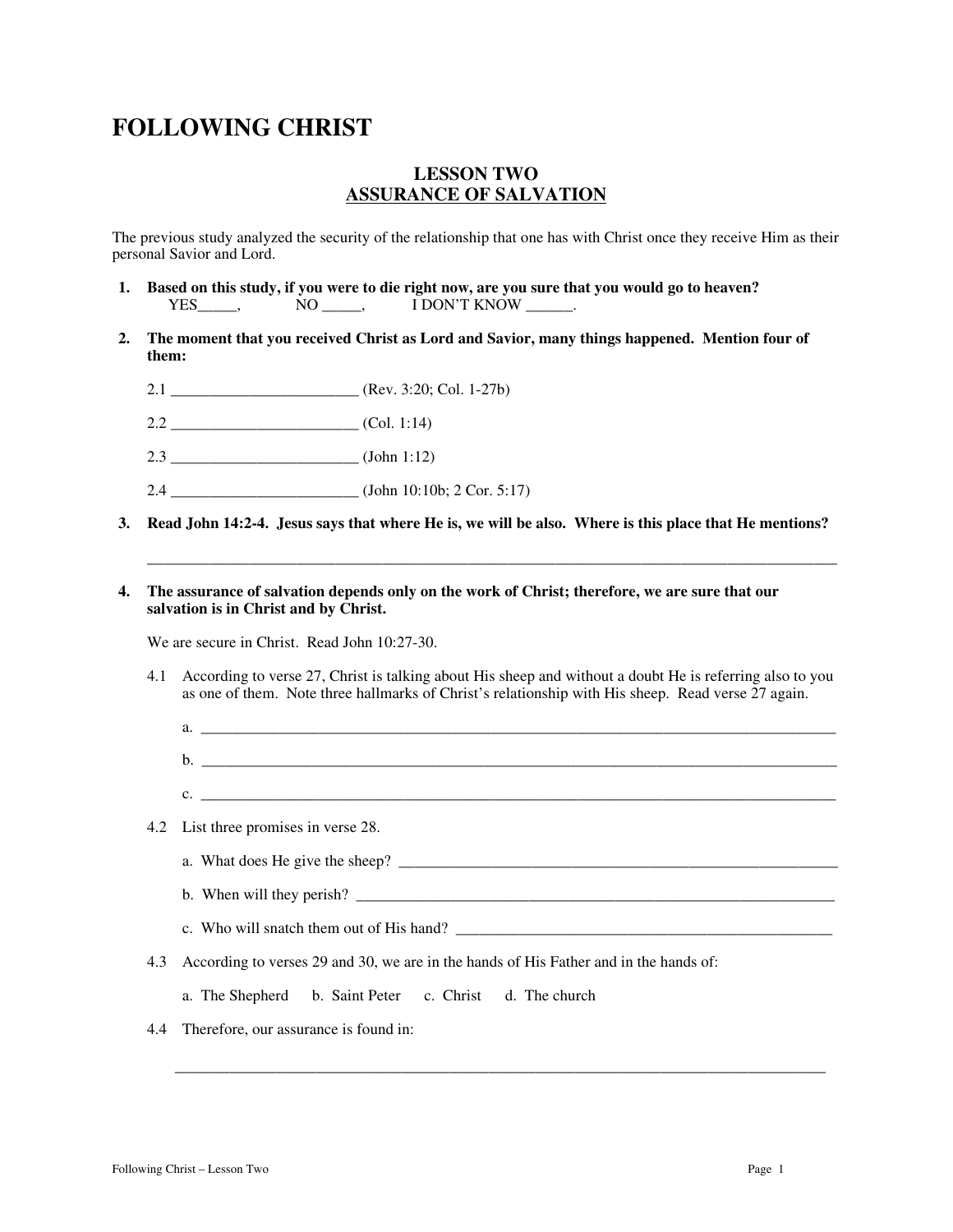| 5. | The assurance that you have now is in Christ and by Christ. Read Romans 8:35-39. |  |
|----|----------------------------------------------------------------------------------|--|
|    |                                                                                  |  |

5.1 Is there anything that can separate us from the love of Christ?

| How are we counted because of Christ?                                                           |                                                   |  |
|-------------------------------------------------------------------------------------------------|---------------------------------------------------|--|
| We are more than victorious in all things, through whom?                                        |                                                   |  |
| According to verses 38 and 39, list ten things that cannot separate us from the love of Christ. |                                                   |  |
|                                                                                                 | 6.                                                |  |
| 2.                                                                                              |                                                   |  |
|                                                                                                 | $8. \begin{tabular}{l} \textbf{8.} \end{tabular}$ |  |
| 4.                                                                                              |                                                   |  |
|                                                                                                 | 5.<br>10.                                         |  |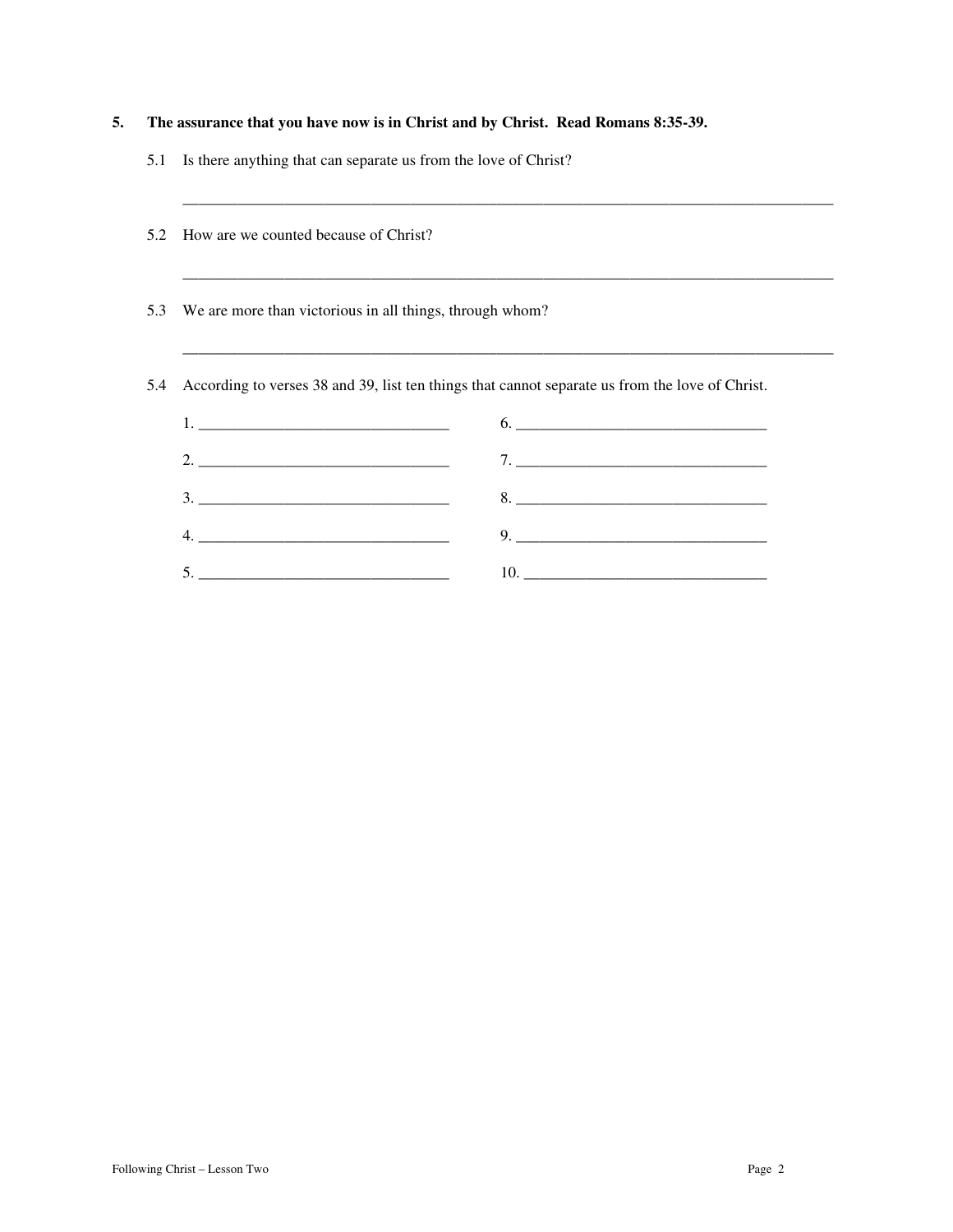### **LESSON THREE CHRISITAN DEVELOPEMENT AND THE WORD OF GOD**

Receiving Christ as Lord and Savior is the most important decision of your life. That act of faith is the beginning of a new life. As the physical life requires food, air, rest and exercise; so the spiritual life has requirements for your growth and development. Your spiritual wellbeing depends on what you believe about the Word of God and its impact on your spiritual development. This lesson discusses the basic principles for this development and special emphasis on the Word of God.

**1. Remember to pray, asking God for His help and direction before beginning each lesson.** Designate a specific place and time for this.

| ורז<br>- 21 | m<br><br>- |
|-------------|------------|
|             |            |

**2. You The following acrostic will help you visualize how Christ is the center of your Christian life.** Each statement of the acrostic is upheld by one or two biblical references, which are listed here. **REFERENCES**: John 15:7; Ephesians 5:18; Acts 17:11; John 14:21; 1 Peter 5:7; Matthew 4:19; John 15:8. Read the references and write the reference that matches each statement on the line provided.

| $\blacksquare$ . The contract of the contract of the contract of the contract of the contract of the contract of the contract of the contract of the contract of the contract of the contract of the contract of the contract of the<br>or<br>⊿Ve*<br>I VAT<br>r( ) (<br>m<br>W<br>50.<br>.<br>the contract of the contract of |  |
|--------------------------------------------------------------------------------------------------------------------------------------------------------------------------------------------------------------------------------------------------------------------------------------------------------------------------------|--|
|--------------------------------------------------------------------------------------------------------------------------------------------------------------------------------------------------------------------------------------------------------------------------------------------------------------------------------|--|

| l onor God by studving His Word daily: |  |
|----------------------------------------|--|
|----------------------------------------|--|

**R** emember to trust God for every aspect of your life:

 $\bf{I}$  nsist on asking God to fill you with His Spirit:

**S** hare your faith with others with both your words and actions: \_\_\_\_\_\_\_\_\_\_\_\_\_\_\_\_\_\_\_\_\_\_\_\_\_\_\_\_\_\_\_

**T** rust and obey God every moment:

\_\_\_\_\_\_\_\_\_\_\_\_\_\_\_\_\_\_\_\_\_\_\_\_\_\_\_\_\_\_\_\_\_\_\_\_\_\_\_\_

#### **3. Obey God through the ordinances of Baptism and the Lord's Supper.**

3.1 The ordinance of Baptism. There are three biblical reasons to be baptized by immersion after receiving Christ as your Savior and Lord:

 **Obedience** - Read Matthew 28:19 (Commandment) **Example** - Read Mark 1:9 (Example – Jesus was baptized) **Testimony** - Read Rom. 6:3-4 (Testimony – publicly demonstrate our faith that we are dead to sin and raised with a new life in Christ)

Have you already obeyed the Lord in baptism? If not, are you ready to obey now?

- 3.2 The ordinance of the Lord's Supper. Read Matthew 26:26-28 and 1 Cor. 11: 23-27.
	- When we celebrate it, we are remembering the suffering and the death of Christ for us, as well as our hope of His return for his people (us).
	- The bread does not become the body of Christ, instead, it represents the body of Christ.
	- The wine does not become the blood of Christ, instead, it represents the blood of Christ.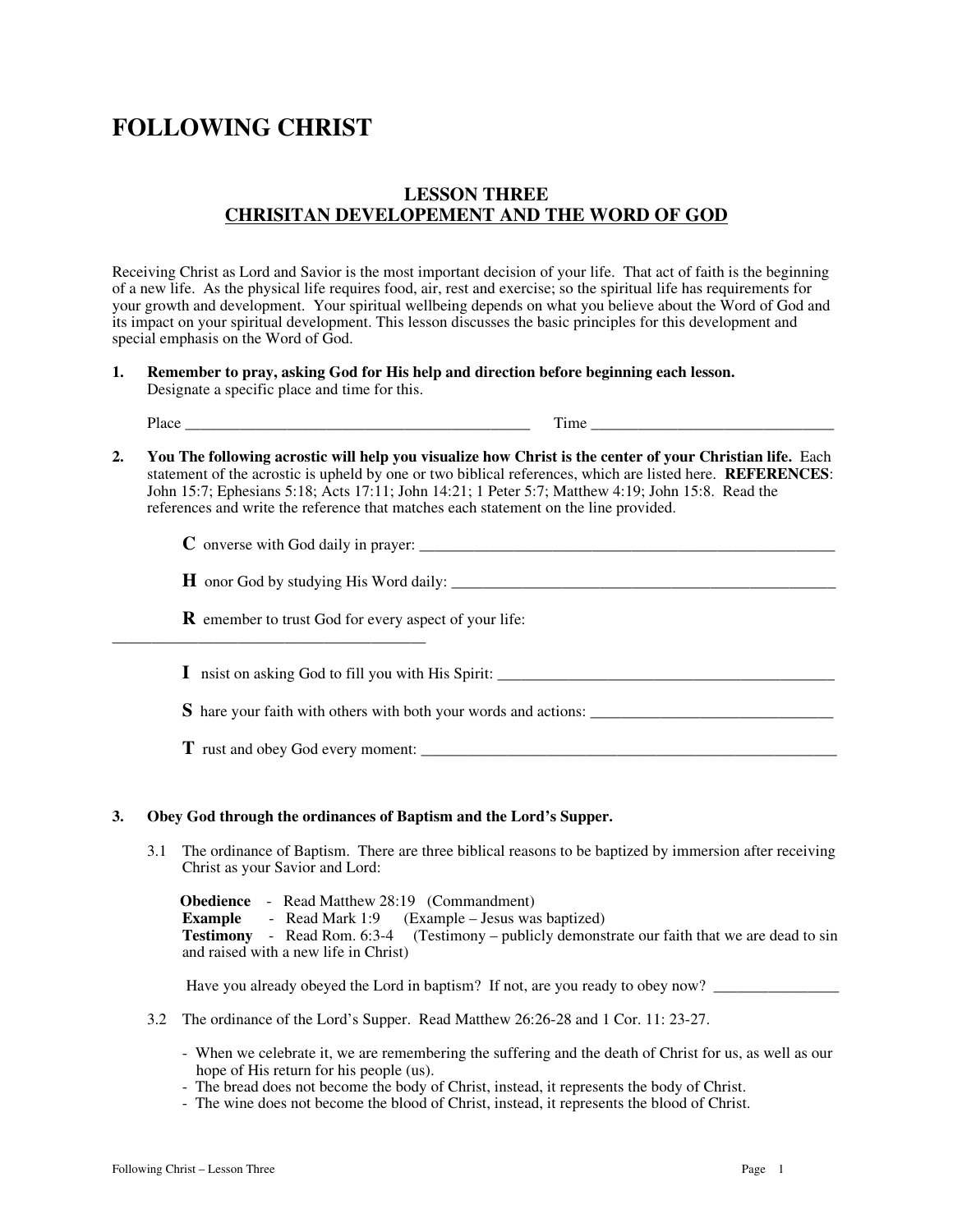**4. Use the hand illustration to help you visualize how to apply God's Word**:

the little finger represents: TO HEAR IT the ring finger represents: TO READ IT the middle finger represents: TO STUDY IT the index finger represents: TO MEMORIZE IT the thumb represents: TO MEDITATE ON IT

Meditation (thumb) should be done with any of the others to try to APPLY God's Word.

- 4.1 Which fingers have the weakest grasp?
- 4.2 Which fingers have the strongest grasp?

\_\_\_\_\_\_\_\_\_\_\_\_\_\_\_\_\_\_\_\_\_\_\_\_\_\_\_\_\_\_\_

 $\frac{1}{2}$  , and the set of the set of the set of the set of the set of the set of the set of the set of the set of the set of the set of the set of the set of the set of the set of the set of the set of the set of the set



4.3 According to Matthew 7:24-27, what happens when a person listens to God's Word and does not apply it?

\_\_\_\_\_\_\_\_\_\_\_\_\_\_\_\_\_\_\_\_\_\_\_\_\_\_\_\_\_\_\_\_\_\_\_\_\_\_\_\_\_\_\_\_\_\_\_\_\_\_\_\_\_\_\_\_\_\_\_\_\_\_\_\_\_\_\_\_\_\_\_\_\_\_\_\_\_\_\_\_\_\_\_

\_\_\_\_\_\_\_\_\_\_\_\_\_\_\_\_\_\_\_\_\_\_\_\_\_\_\_\_\_\_\_\_\_\_\_\_\_\_\_\_\_\_\_\_\_\_\_\_\_\_\_\_\_\_\_\_\_\_\_\_\_\_\_\_\_\_\_\_\_\_\_\_\_\_\_\_\_\_\_\_\_\_\_

4.4 According to James 1:22-25, how do you describe a person who disobeys the Bible?

**5. It will be a great help in your spiritual life to establish a schedule for your devotional time.**

5.1 What happens to our physical strength when we stop eating for a few days?

5.2What happens to our spiritual strength, if we stop nourishing it by studying God's Word and praying?

 $\bar{a}$  , and the contribution of the contribution of the contribution of the contribution of the contribution of the contribution of the contribution of the contribution of the contribution of the contribution of the con

\_\_\_\_\_\_\_\_\_\_\_\_\_\_\_\_\_\_\_\_\_\_\_\_\_\_\_\_\_\_\_\_\_\_\_\_\_\_\_\_\_\_\_\_\_\_\_\_\_\_\_\_\_\_\_\_\_\_\_\_\_\_\_\_\_\_\_\_\_\_\_\_\_\_\_\_\_\_\_\_\_\_\_

\_\_\_\_\_\_\_\_\_\_\_\_\_\_\_\_\_\_\_\_\_\_\_\_\_\_\_\_\_\_\_\_\_\_\_\_\_\_\_\_\_\_\_\_\_\_\_\_\_\_\_\_\_\_\_\_\_\_\_\_\_\_\_\_\_\_\_\_\_\_\_\_\_\_\_\_\_\_\_\_\_\_

5.3 When was Jesus accustomed to praying? (Mark 1:35)

ILLUSTRATION: Naturally, it is good to read the Bible before going to sleep, but if this is the only time that you have to read it, remember that it is better to live under the Bible than to sleep over it.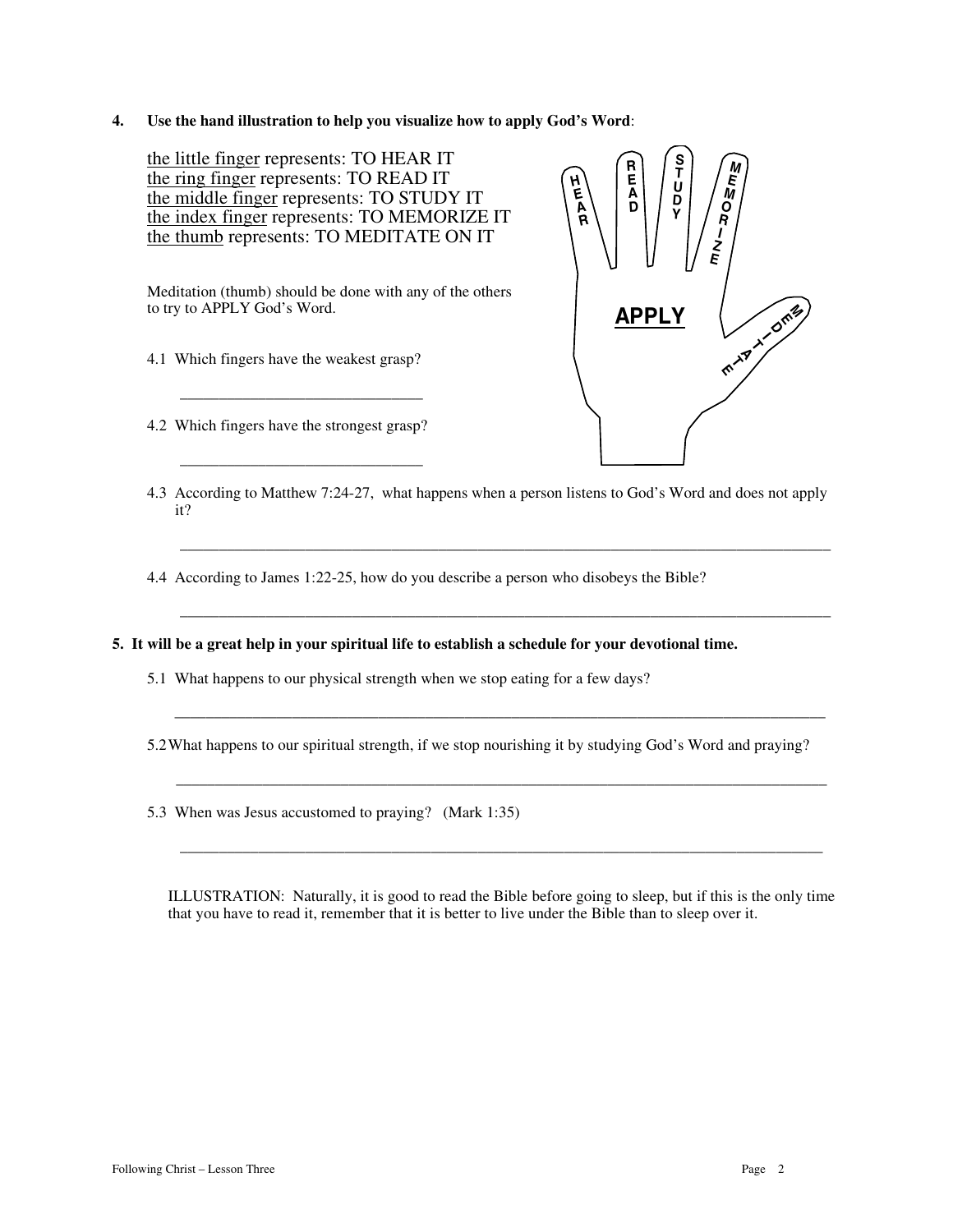#### **LESSON FOUR PRAYER**

*Prayer is the practice of talking and sharing everything with God, our living Heavenly Father. Nothing can be substituted for PRAYER. Through prayer a Christian can resolve his/her problems and defeat the enemy. The absence of prayer can often explain character failures. When it is more difficult for us to pray, we should persevere with more fervor and consistency.* 

#### **1. Read and meditate on Romans 8:34.**

Who will intercede for us?

#### ILLUSTRATION:

*One time a man was trying to speak with the President of the Republic concerning a very grave situation that had affected his small hometown. When he tried to enter the Presidential Palace, the palace guards stopped him and they sent him back to the street. The man was saddened by his failure. He left the palace and went to a nearby place to sit down and think about his problem. Suddenly, a little boy approached him and asked him, "Why are you so worried?" The man e xplained to the boy what had happened to him and the boy told him, "T ake my hand and come with me." The man followed the boy, believing that he was playing a game, but he was surprised to see the reverence that the palace guards had for him and the palace doors opened right before the boy. They walked right into the palace until they were directly in front of the President. How was this possible? Very simple, the boy was the President's son!* 

\_\_\_\_\_\_\_\_\_\_\_\_\_\_\_\_\_\_\_\_\_\_\_\_\_\_\_\_\_\_\_\_\_\_\_\_\_\_\_\_\_\_\_\_\_\_\_\_\_\_\_\_\_\_\_\_\_\_\_\_\_\_\_\_\_\_\_\_\_\_\_\_\_\_\_\_\_\_\_\_\_\_\_\_\_\_\_\_

Likewise, when we pray we gain access to God by means of his Son, Jesus Christ. We are in the presence of God by means of his Son.

\_\_\_\_\_\_\_\_\_\_\_\_\_\_\_\_\_\_\_\_\_\_\_\_\_\_\_\_\_\_\_\_\_\_\_\_\_\_\_\_\_\_\_\_\_\_\_\_\_\_\_\_\_\_\_\_\_\_\_\_\_\_\_\_\_\_\_\_\_\_\_\_\_\_\_\_\_\_\_\_\_\_\_\_\_\_\_\_

\_\_\_\_\_\_\_\_\_\_\_\_\_\_\_\_\_\_\_\_\_\_\_\_\_\_\_\_\_\_\_\_\_\_\_\_\_\_\_\_\_\_\_\_\_\_\_\_\_\_\_\_\_\_\_\_\_\_\_\_\_\_\_\_\_\_\_\_\_\_\_\_\_\_\_\_\_\_\_\_\_\_\_\_\_\_\_\_

\_\_\_\_\_\_\_\_\_\_\_\_\_\_\_\_\_\_\_\_\_\_\_\_\_\_\_\_\_\_\_\_\_\_\_\_\_\_\_\_\_\_\_\_\_\_\_\_\_\_\_\_\_\_\_\_\_\_\_\_\_\_\_\_\_\_\_\_\_\_\_\_\_\_\_\_\_\_\_\_\_\_\_\_\_\_\_\_

\_\_\_\_\_\_\_\_\_\_\_\_\_\_\_\_\_\_\_\_\_\_\_\_\_\_\_\_\_\_\_\_\_\_\_\_\_\_\_\_\_\_\_\_\_\_\_\_\_\_\_\_\_\_\_\_\_\_\_\_\_\_\_\_\_\_\_\_\_\_\_\_\_\_\_\_\_\_\_\_\_\_\_\_\_\_\_\_

\_\_\_\_\_\_\_\_\_\_\_\_\_\_\_\_\_\_\_\_\_\_\_\_\_\_\_\_\_\_\_\_\_\_\_\_\_\_\_\_\_\_\_\_\_\_\_\_\_\_\_\_\_\_\_\_\_\_\_\_\_\_\_\_\_\_\_\_\_\_\_\_\_\_\_\_\_\_\_\_\_\_\_\_\_\_\_\_

\_\_\_\_\_\_\_\_\_\_\_\_\_\_\_\_\_\_\_\_\_\_\_\_\_\_\_\_\_\_\_\_\_\_\_\_\_\_\_\_\_\_\_\_\_\_\_\_\_\_\_\_\_\_\_\_\_\_\_\_\_\_\_\_\_\_\_\_\_\_\_\_\_\_\_\_\_\_\_\_\_\_\_\_\_\_\_\_

- **2. Read and meditate on Romans 8:32. From reading this verse, do you think God refuses to give us something if we ask according to His will?**
- **3. Read and meditate on John 16:24. According to this verse, in whose name should we ask?**
- **4. When we ask in this way, what will be completed in us?**
- **5. According to Philippians 4:6-7 there is something that we should not do. What is it?**
- **6. The passage says there is something we should do. What is it?**
- **7. What did Jesus say to do in Matthew 26:41? Why?**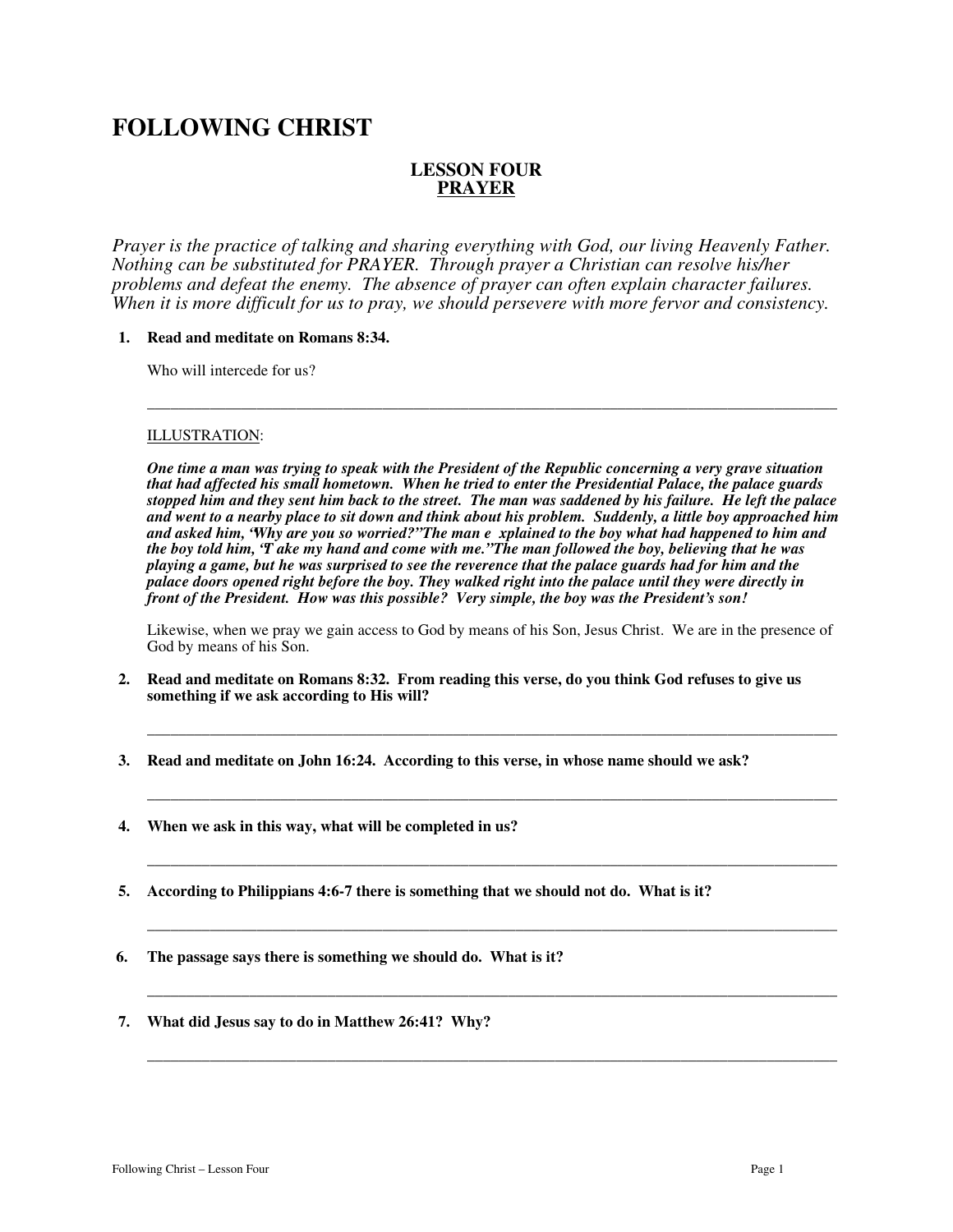#### **8. According to 1 Thessalonians 5:17, how often should we pray?**

To pray without ceasing is to talk with God in a simple and free way all day long. Our prayer life should help us to know the Lord in a more intimate way.

 $\mathcal{L}_\mathcal{L} = \{ \mathcal{L}_\mathcal{L} = \{ \mathcal{L}_\mathcal{L} = \{ \mathcal{L}_\mathcal{L} = \{ \mathcal{L}_\mathcal{L} = \{ \mathcal{L}_\mathcal{L} = \{ \mathcal{L}_\mathcal{L} = \{ \mathcal{L}_\mathcal{L} = \{ \mathcal{L}_\mathcal{L} = \{ \mathcal{L}_\mathcal{L} = \{ \mathcal{L}_\mathcal{L} = \{ \mathcal{L}_\mathcal{L} = \{ \mathcal{L}_\mathcal{L} = \{ \mathcal{L}_\mathcal{L} = \{ \mathcal{L}_\mathcal{$ 

*Whatever you ask in My name, I will do it, so that the Father may be glorified in the Son. If you ask Me anything in My name, I will do it.* 

John 14:13-14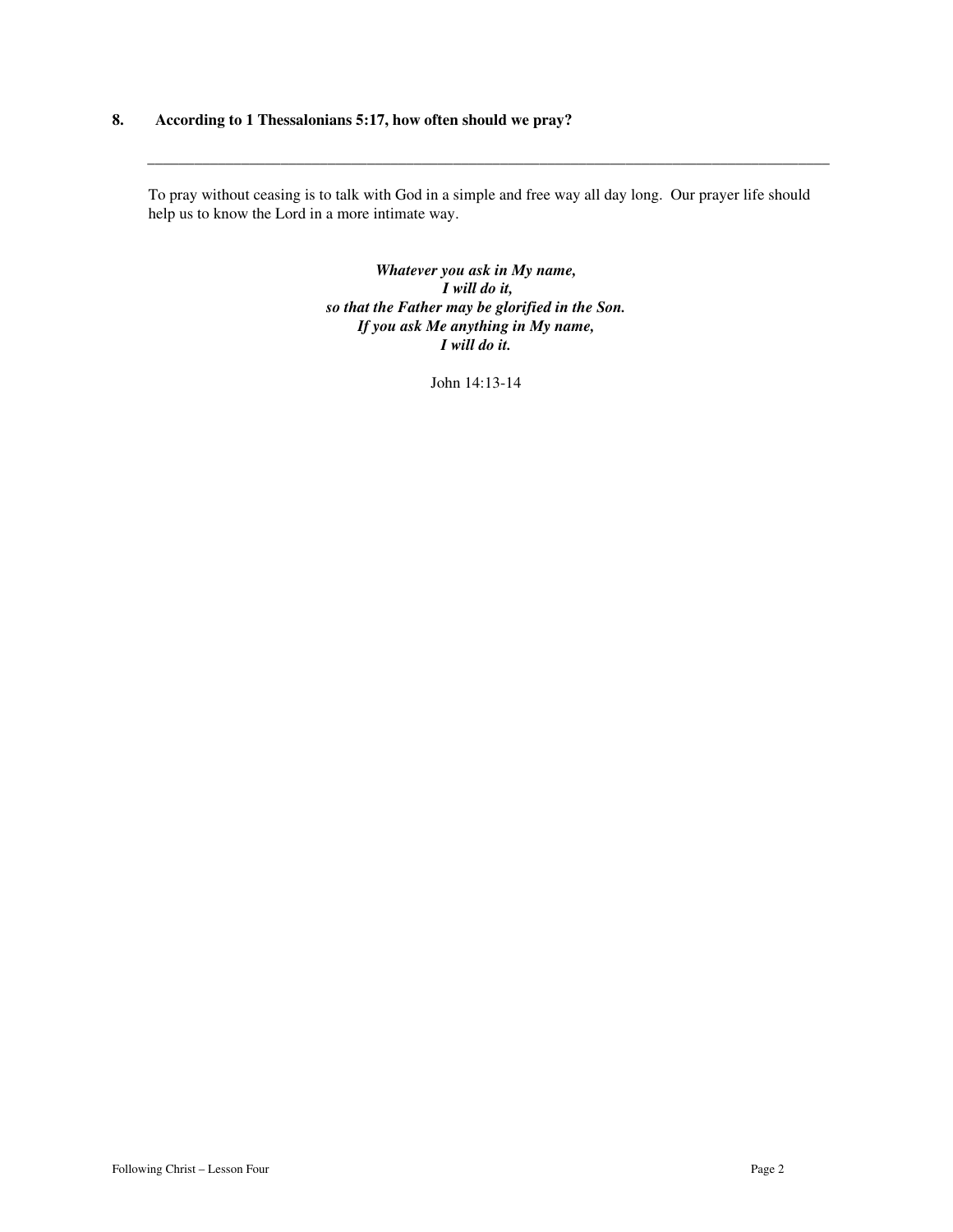### **LESSON FIVE CONFESSION OF SIN AND CHRISTIAN FELLOWSHIP**

- **1. From the moment you received Christ as your Lord and Savior He has promised you His continuous presence and companionship. Write the promise you find in Hebrews 13:5.**
- **2. According to Romans 8:38-39, what can separate us from the love of God manifested in Jesus Christ, His Son?**

\_\_\_\_\_\_\_\_\_\_\_\_\_\_\_\_\_\_\_\_\_\_\_\_\_\_\_\_\_\_\_\_\_\_\_\_\_\_\_\_\_\_\_\_\_\_\_\_\_\_\_\_\_\_\_\_\_\_\_\_\_\_\_\_\_\_\_\_\_\_\_\_\_\_\_\_\_\_\_\_\_

\_\_\_\_\_\_\_\_\_\_\_\_\_\_\_\_\_\_\_\_\_\_\_\_\_\_\_\_\_\_\_\_\_\_\_\_\_\_\_\_\_\_\_\_\_\_\_\_\_\_\_\_\_\_\_\_\_\_\_\_\_\_\_\_\_\_\_\_\_\_\_\_\_\_\_\_\_\_\_\_\_

**3. Now that I am a Christian, what happens when I commit a sin?**  Read 1 Corinthians 2:14-15 and 1 Corinthians 3:1-3. Look at the following circles and compare them.





- 3.1 Which circle represents your life before you received Christ as Lord and Savior?
- 3.2 Where was Christ before you invited Him into your life?

Now that Christ lives in you, He may or may not control your life. This depends on you. Christ wants to control your life and wants you to experience peace, power, joy and purpose.

\_\_\_\_\_\_\_\_\_\_\_\_\_\_\_\_\_\_\_\_\_\_\_\_\_\_\_\_\_\_\_\_\_\_\_\_\_\_\_\_\_\_\_\_\_\_\_\_\_\_\_\_\_\_\_\_\_\_\_\_\_\_\_\_\_\_\_\_\_\_\_\_\_\_\_

\_\_\_\_\_\_\_\_\_\_\_\_\_\_\_\_\_\_\_\_\_\_\_\_\_\_\_\_\_\_\_\_\_\_\_\_\_\_\_\_\_\_\_\_\_\_\_\_\_\_\_\_\_\_\_\_\_\_\_\_\_\_\_\_\_\_\_\_\_\_\_\_\_\_\_

\_\_\_\_\_\_\_\_\_\_\_\_\_\_\_\_\_\_\_\_\_\_\_\_\_\_\_\_\_\_\_\_\_\_\_\_\_\_\_\_\_\_\_\_\_\_\_\_\_\_\_\_\_\_\_\_\_\_\_\_\_\_\_\_\_\_\_\_\_\_\_\_\_\_\_

3.3 The ego, or the I, also tries to control your life at times, and when this happens, many old characteristics return and manifest themselves, according to the third circle (C). Has this been your experience? The result of our sin brings us to the state "C". How do we return to the state of "B"? Continue reading.

#### **4. Analyze the following questions**:

4.1 What does 1 John 1:9 say that God does for us when we confess our sins?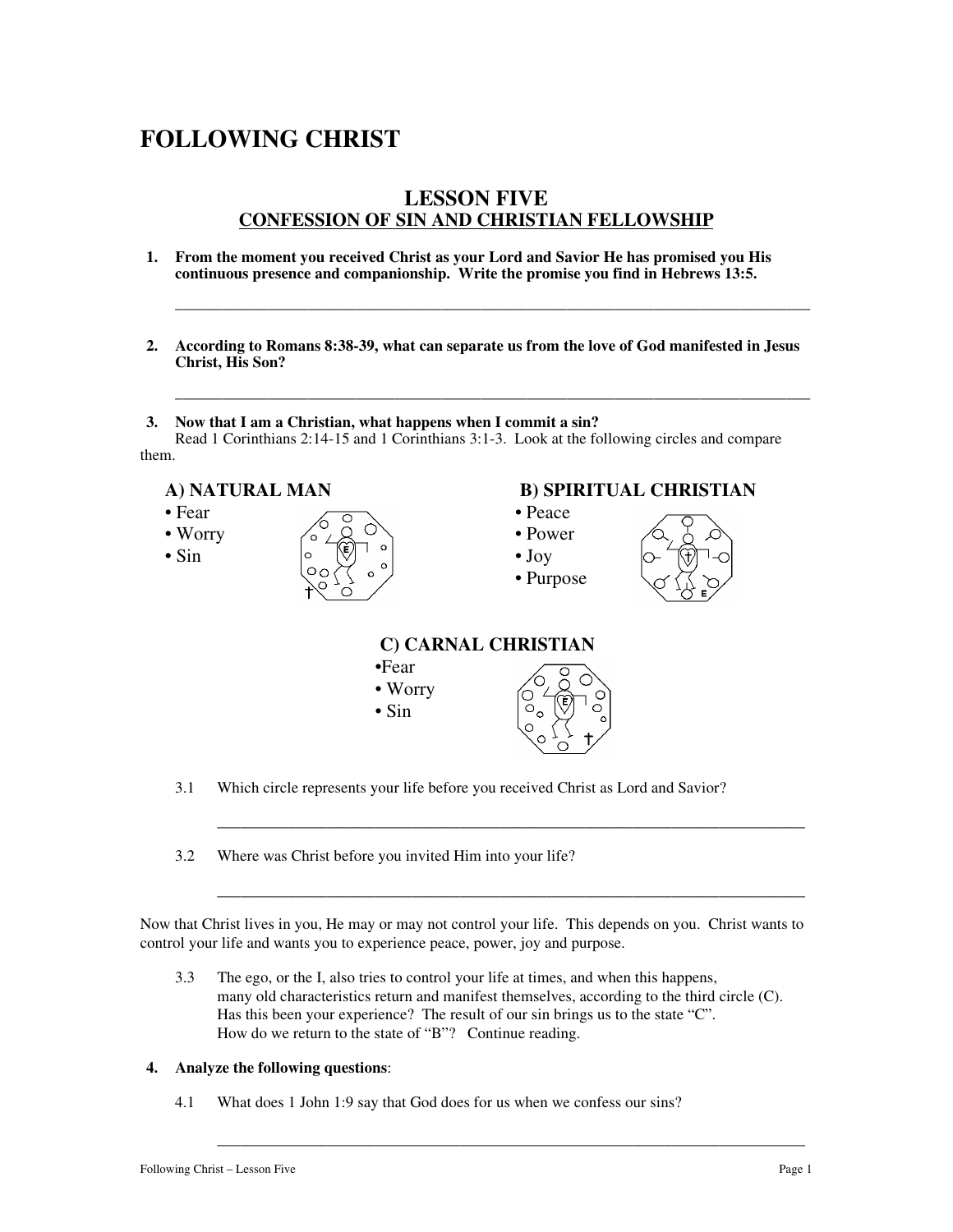- 4.2 Who is seated on the throne in the third circle  $(C)$ ?
- 4.3 According to 1 John 1:9, what do you think a person should do in order to return to the state of "B", who finds himself/herself in the third circle (C)?

\_\_\_\_\_\_\_\_\_\_\_\_\_\_\_\_\_\_\_\_\_\_\_\_\_\_\_\_\_\_\_\_\_\_\_\_\_\_\_\_\_\_\_\_\_\_\_\_\_\_\_\_\_\_\_\_\_\_\_\_\_\_\_\_\_\_\_\_\_\_\_\_\_\_\_

4.4 If you find yourself now in the state of "C", take 5 or 10 minutes to talk with God. On a sheet of paper make a list of your sins and write 1 John 1:9, word for word, over your list. Thank God for fulfilling His Word and forgiving your sins. Then destroy the list to demonstrate the reality that God has also forgiven and forgotten your sins.

#### **5. Carefully analyze the three pairs that are represented below.**

**Pair A** – Is made up of two natural men (the EGO is seated on the THRONE of their lives and Christ is outside of their lives).

- **Pair B** Is made up of two spiritual Christians (Christ is seated on the THRONE of their lives).
- **Pair C** Is made up of a spiritual Christian and a carnal Christian (Although both have received Christ as Lord and Savior; in the first one, Christ is seated on the THRONE of his life and in the second, the EGO is seated on the THRONE of his life).
- 5.1 In your opinion which of the three pairs has the best relationship?
- 5.2 Why? \_\_\_\_\_\_\_\_\_\_\_\_\_\_\_\_\_\_\_\_\_\_\_\_\_\_\_\_\_\_\_\_\_\_\_\_\_\_\_\_\_\_\_\_\_\_\_\_\_\_\_\_\_\_\_\_\_\_\_\_\_\_\_\_\_\_
- 5.3 Which pair do you believe is the next one who could be heading toward a better relationship?
- 5.4 How would you describe the relationship of pair C? \_\_\_\_\_\_\_\_\_\_\_\_\_\_\_\_\_\_\_\_\_\_\_\_\_\_\_\_\_\_\_\_\_
- 5.5 Why do spiritual Christians fully enjoy their social relationships?

#### **6. Read Hebrews 10:22-25. Note both the admonition to Christian fellowship and benefits of that fellowship.**

\_\_\_\_\_\_\_\_\_\_\_\_\_\_\_\_\_\_\_\_\_\_\_\_\_\_\_\_\_\_\_\_\_\_\_\_\_\_\_\_\_\_\_\_\_\_\_\_\_\_\_\_\_\_\_\_\_\_\_\_\_\_\_\_\_\_\_\_\_\_\_\_\_\_\_

\_\_\_\_\_\_\_\_\_\_\_\_\_\_\_\_\_\_\_\_\_\_\_\_\_\_\_\_\_\_\_\_\_\_\_\_\_\_\_\_\_\_\_\_\_\_\_\_\_\_\_\_\_\_\_\_\_\_\_\_\_\_\_\_\_\_\_\_\_\_\_\_\_\_\_

\_\_\_\_\_\_\_\_\_\_\_\_\_\_\_\_\_\_\_\_\_\_\_\_\_\_\_\_\_\_\_\_\_\_\_\_\_\_\_\_\_\_\_\_\_\_\_\_\_\_\_\_\_\_\_\_\_\_\_\_\_\_\_\_\_\_\_\_\_\_\_\_\_\_\_

\_\_\_\_\_\_\_\_\_\_\_\_\_\_\_\_\_\_\_\_\_\_\_\_\_\_\_\_\_\_\_\_\_\_\_\_\_\_\_\_\_\_\_\_\_\_\_\_\_\_\_\_\_\_\_\_\_\_\_\_\_\_\_\_\_\_\_\_\_\_\_\_\_\_\_

- 6.1 What type of Christian are we talking about here? Those who have Christ or the ego on the throne of their lives?
- 6.2 What does verse 25 exhort us to do?

\_\_\_\_\_\_\_\_\_\_\_\_\_\_\_\_\_

6.3 According to Matthew 18:20, how important is fellowship to Christ?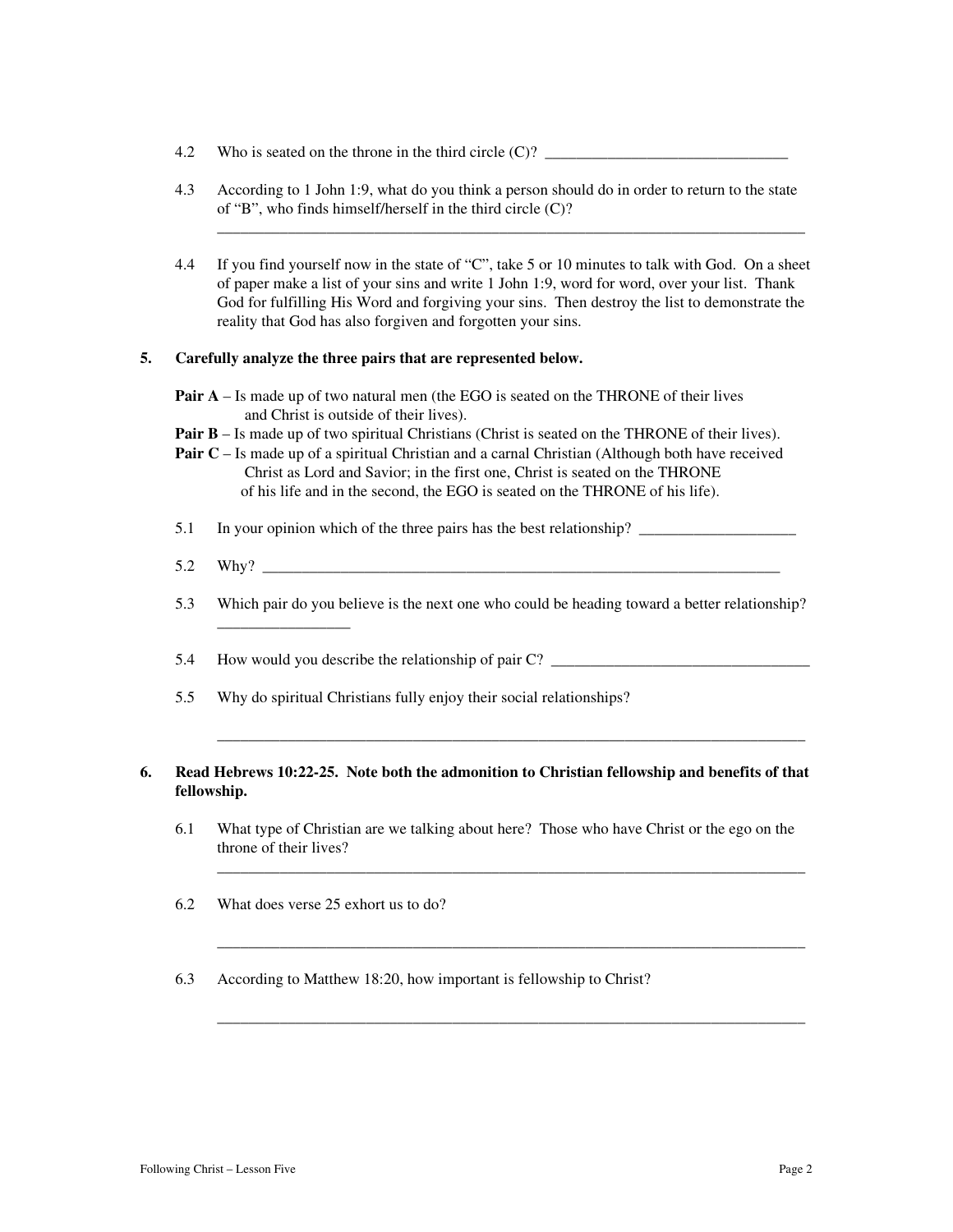# **LESSON SIX LIVING IN THE SPIRIT**

#### **Every day can be a great adventure for the Christian is filled with the Holy Spirit and lives consistently, moment by moment, under His control.**

The Bible tells us that there are three spiritual states in which a person can find himself:

- The Natural Man
- The Carnal Christian
- The Spiritual Christian

It is necessary to know the following four principles in order to live a life filled and controlled by the Holy Spirit and to be a spiritual Christian.

### **1. GOD HAS GIVEN US A FULL AND ABUNDANT LIFE.**

**The spiritual Christian** (Gal. 2:20; Gal. 5:22-23) – some personal characteristics that result in trust in God (controlled by Christ):

- 
- 
- 
- 
- 
- $\sqrt{\phantom{a}}$  Life controlled by Christ  $\sqrt{\phantom{a}}$  Obedience to God
	-
	-
	-
- $\sqrt{\phantom{a}}$ Kindness  $\sqrt{\phantom{a}}$ Faithfulness
- 
- Joy Trust in God Full of the Holy Spirit
	-
- V Peace V Shares Christ with others V Understands God's Word<br>
V Patience V Goodness V Effective prayer life  $\checkmark$  Effective prayer life

The degree to which these characteristics are manifested depends on how much that person trusts the Lord with each detail of his/her life. Such trust produces maturity in Christ. We should remember the principles that we find in John 10:10 and Acts 1:8

#### **Why are the majority of Christians not experiencing abundant life?**

### **2. CARNAL CHRISTIANS CANNOT EXPERIENCE A FULL AND ABUNDANT LIFE.**

**The carnal Christian** (1 Cor. 3:1-3) – some or all of the following flaws can be characterized by the Christian who does not fully trust in God:

- 
- $\sqrt{\phantom{0}}$  Impure thoughts  $\sqrt{\phantom{0}}$  Skepticism  $\sqrt{\phantom{0}}$  Fear
- 
- 
- $\checkmark$  Legalistic attitude  $\checkmark$  Ignorance of spiritual inheritance  $\checkmark$  Lack of purpose
	-
	-
- $\checkmark$  Guilty feelings  $\checkmark$  Lack of love for God and toward others  $\checkmark$  Lack of interest in studying the Bible
- 
- 
- $\sqrt{\ }$  Worry  $\sqrt{\ }$  Poor prayer life  $\sqrt{\ }$  Despondency

The carnal Christian trusts in his own strength in order to live the Christian life:

- Unaware or has forgotten the love of God, His forgiveness and power
- Experiences "ups and downs"
- Has difficulty understanding himself; wants to do good, but does not.
- -Does not rest in the power of the Holy Spirit to live the Christian life.

### **The third truth gives us the only solution to this problem.**

## **3. JESUS CHRIST PROMISED A FULL AND ABUNDANT LIFE AS A RESULT OF BEING FILLED (CONTROLLED AND LED) BY THE HOLY SPIRIT.**

The Spirit-filled life is a life controlled by Christ, in which He lives His life in and through us by the power of the Holy Spirit. (John 15:1-5)

- 
- 
- Jealousy Disobedience Critical spirit
	-
	-